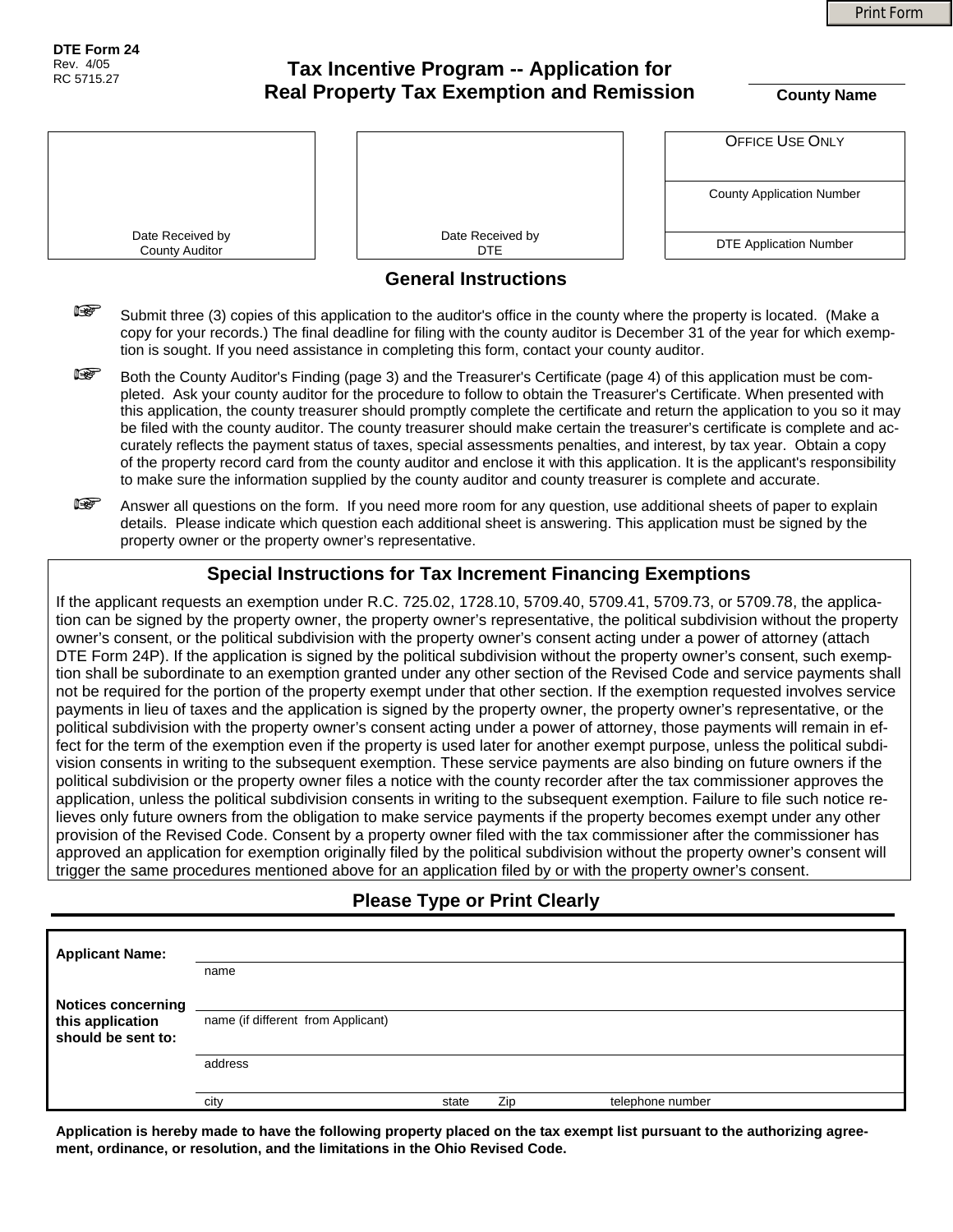| 1.                                                                                                                                                              | Parcel number(s):                                                   | a)<br><u> 1989 - Johann Stoff, deutscher Stoffen und der Stoffen und der Stoffen und der Stoffen und der Stoffen und der</u>                                 |  |  |  |
|-----------------------------------------------------------------------------------------------------------------------------------------------------------------|---------------------------------------------------------------------|--------------------------------------------------------------------------------------------------------------------------------------------------------------|--|--|--|
|                                                                                                                                                                 | (If more than 4, con-<br>tinue on an attached                       | b)<br><u> 1989 - Johann Stoff, Amerikaansk politiker († 1908)</u>                                                                                            |  |  |  |
|                                                                                                                                                                 | sheet.) All parcels<br>must be in the same                          | $\mathsf{c})$<br>and the control of the control of the control of the control of the control of the control of the control of the                            |  |  |  |
|                                                                                                                                                                 | school district.                                                    | d)                                                                                                                                                           |  |  |  |
| 2.                                                                                                                                                              | School district where located:                                      |                                                                                                                                                              |  |  |  |
| 3.                                                                                                                                                              | Street address or<br>location of property:                          |                                                                                                                                                              |  |  |  |
| 4.                                                                                                                                                              | a)                                                                  | Title to this property is in the name of:<br><u> 1989 - Johann Barn, fransk politik (d. 1989)</u>                                                            |  |  |  |
|                                                                                                                                                                 | b)                                                                  |                                                                                                                                                              |  |  |  |
| 5.                                                                                                                                                              | Date title was acquired                                             |                                                                                                                                                              |  |  |  |
| 6.                                                                                                                                                              | If title holder is different from<br>the applicant, please explain: |                                                                                                                                                              |  |  |  |
| 7.                                                                                                                                                              |                                                                     | Under what section of the Revised Code is exemption sought?                                                                                                  |  |  |  |
|                                                                                                                                                                 | §725.02                                                             | §1728.10<br>§5709.40(B)<br>§5709.40(C)<br>§5709.41                                                                                                           |  |  |  |
|                                                                                                                                                                 |                                                                     | §5709.62 <u>§5709.63</u><br>§5709.71<br>§5709.73(B)<br>§5709.73(C)                                                                                           |  |  |  |
|                                                                                                                                                                 | §5709.78(A)<br>Other incentive program, specify R.C. section        | §5709.78(B)<br>§5709.88<br><b>S</b>                                                                                                                          |  |  |  |
|                                                                                                                                                                 |                                                                     |                                                                                                                                                              |  |  |  |
| 8.                                                                                                                                                              |                                                                     | Explain terms and details of incentive (real property included, percentage exempted, number of years, etc.).                                                 |  |  |  |
|                                                                                                                                                                 |                                                                     |                                                                                                                                                              |  |  |  |
|                                                                                                                                                                 |                                                                     |                                                                                                                                                              |  |  |  |
| 9.                                                                                                                                                              | a)                                                                  | Attach a copy of the resolution or ordinance of the subdivision granting the incentive and/or the applicant's in-<br>centive agreement with the subdivision. |  |  |  |
|                                                                                                                                                                 | b)                                                                  | Attach proof of school district approval (if required).                                                                                                      |  |  |  |
| 10.                                                                                                                                                             |                                                                     | If this application requests exemption under a Tax Increment Financing provision (see special instructions), please                                          |  |  |  |
|                                                                                                                                                                 | indicate whether the application is being filed:                    |                                                                                                                                                              |  |  |  |
| by the property owner<br>by the political subdivision without owner consent<br>by the political subdivision with owner consent (attach copies of DTE Form 24P). |                                                                     |                                                                                                                                                              |  |  |  |
|                                                                                                                                                                 |                                                                     |                                                                                                                                                              |  |  |  |
|                                                                                                                                                                 |                                                                     | I declare under penalty of perjury that I have examined this application and, to the best of my knowledge and belief, it is                                  |  |  |  |
|                                                                                                                                                                 | true, correct, and complete.                                        |                                                                                                                                                              |  |  |  |
|                                                                                                                                                                 |                                                                     |                                                                                                                                                              |  |  |  |
|                                                                                                                                                                 | Applicant or Representative:                                        |                                                                                                                                                              |  |  |  |
|                                                                                                                                                                 |                                                                     | signature                                                                                                                                                    |  |  |  |
|                                                                                                                                                                 |                                                                     | print name and title                                                                                                                                         |  |  |  |
| address                                                                                                                                                         |                                                                     |                                                                                                                                                              |  |  |  |
| city                                                                                                                                                            |                                                                     | Zip<br>state                                                                                                                                                 |  |  |  |
|                                                                                                                                                                 |                                                                     |                                                                                                                                                              |  |  |  |
|                                                                                                                                                                 | telephone number                                                    | date                                                                                                                                                         |  |  |  |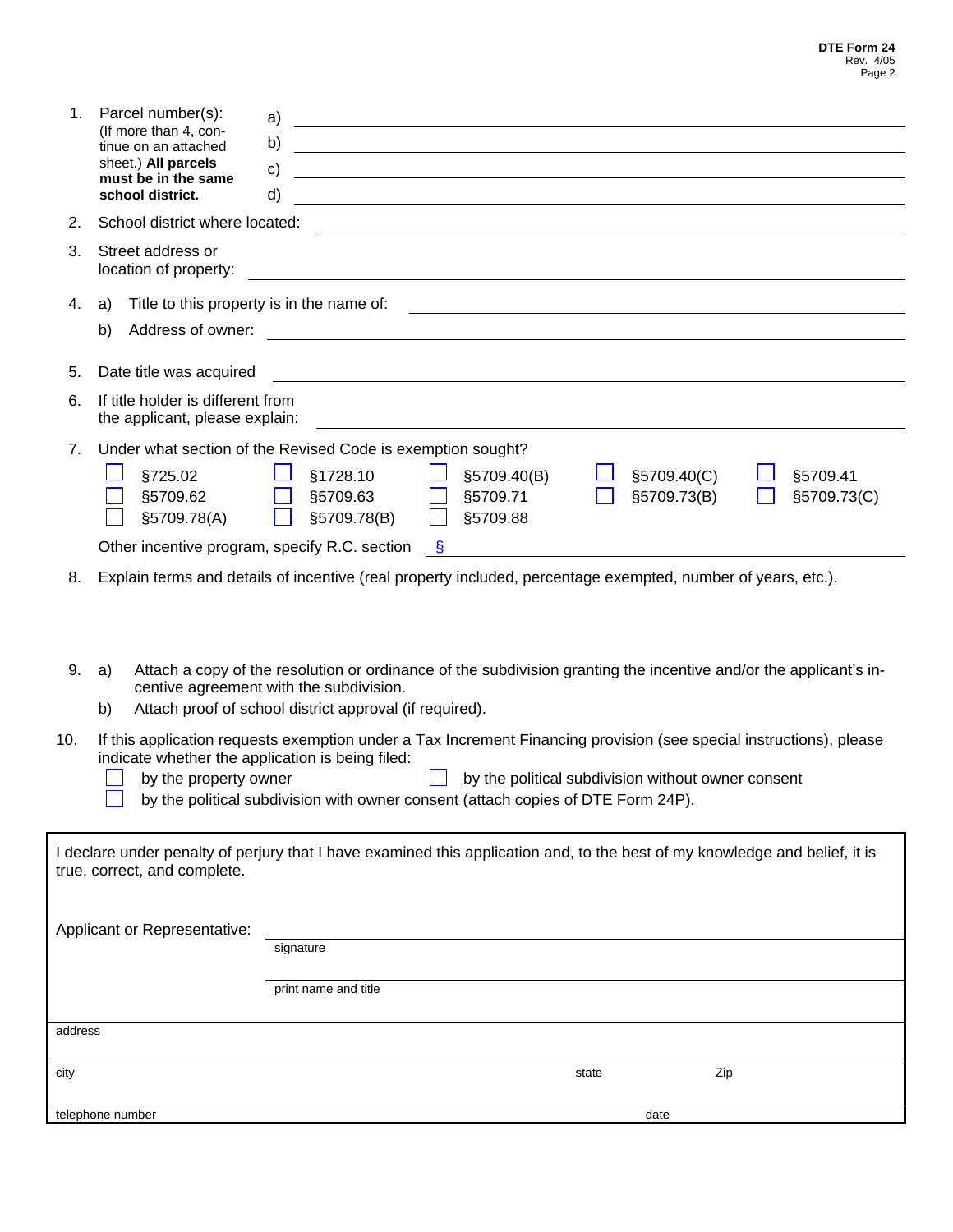| <b>County Auditor's Finding</b>                                          |                                       |                      |                 |       |
|--------------------------------------------------------------------------|---------------------------------------|----------------------|-----------------|-------|
|                                                                          |                                       |                      |                 |       |
|                                                                          |                                       | Land                 | <b>Building</b> | Total |
| Taxable Value in Year of Application                                     | (Tax Year)                            |                      |                 |       |
| Taxable Value in Prior Year                                              | (Tax Year)                            |                      |                 |       |
| This application covers property that is (check all that apply):         |                                       |                      |                 |       |
| Currently exempt*<br>Currently on CAUV<br>New Construction on previously |                                       |                      |                 |       |
| Previously exempt                                                        | exempted parcel<br>Previously on CAUV |                      |                 |       |
| <b>Auditor's Recommendation:</b>                                         | Grant                                 | <b>Partial Grant</b> | Deny            | None  |
| <b>Comments:</b>                                                         |                                       |                      |                 |       |
|                                                                          |                                       |                      |                 |       |
|                                                                          |                                       |                      |                 |       |
|                                                                          |                                       |                      |                 |       |
|                                                                          |                                       |                      |                 |       |
|                                                                          |                                       |                      |                 |       |
|                                                                          |                                       |                      |                 |       |
| County Auditor (signature)                                               |                                       |                      |                 | date  |

Forward two (2) copies of the completed application to the Ohio Department of Taxation, Equalization Division, P.O. Box 530, Columbus OH 43216-0530.

\*If the property or any portion of the property is currently exempt, please indicate the type of exemption, the portion of property exempted, and the tax years to which the current exemption applies.